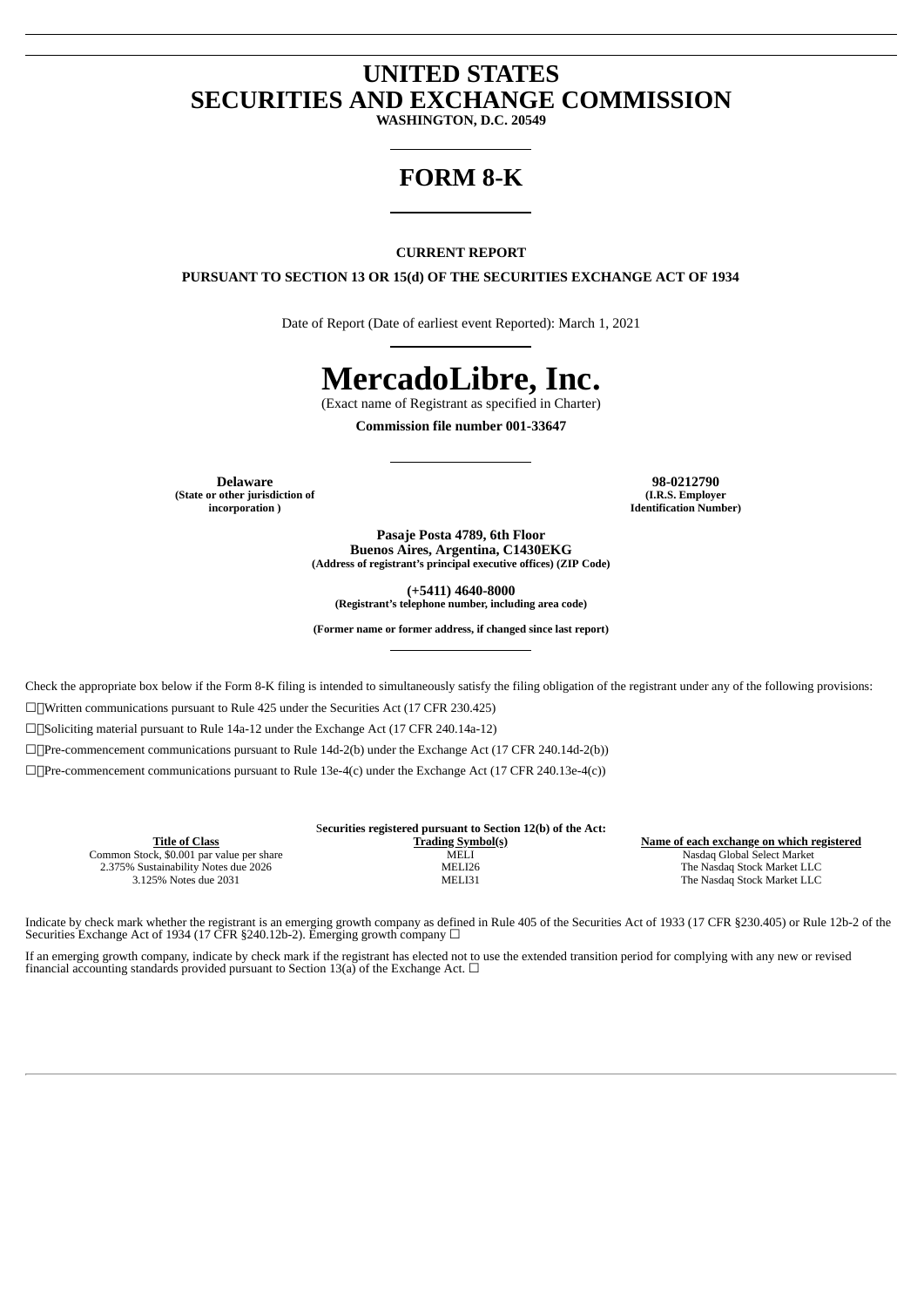# **Item 2.02. Results of Operations and Financial Condition.**

On March 1, 2021, the Registrant issued a press release, a copy of which is attached hereto as Exhibit 99.1 and is incorporated herein by reference.

#### **Item 9.01. Financial Statements and Exhibits.**

| Exhibit | <b>Description</b>                                                            |
|---------|-------------------------------------------------------------------------------|
| Number  |                                                                               |
| 99.1    | Press release dated March 1, 2021                                             |
| 104     | The cover page from this Current Report on Form 8-K, formatted in Inline XBRL |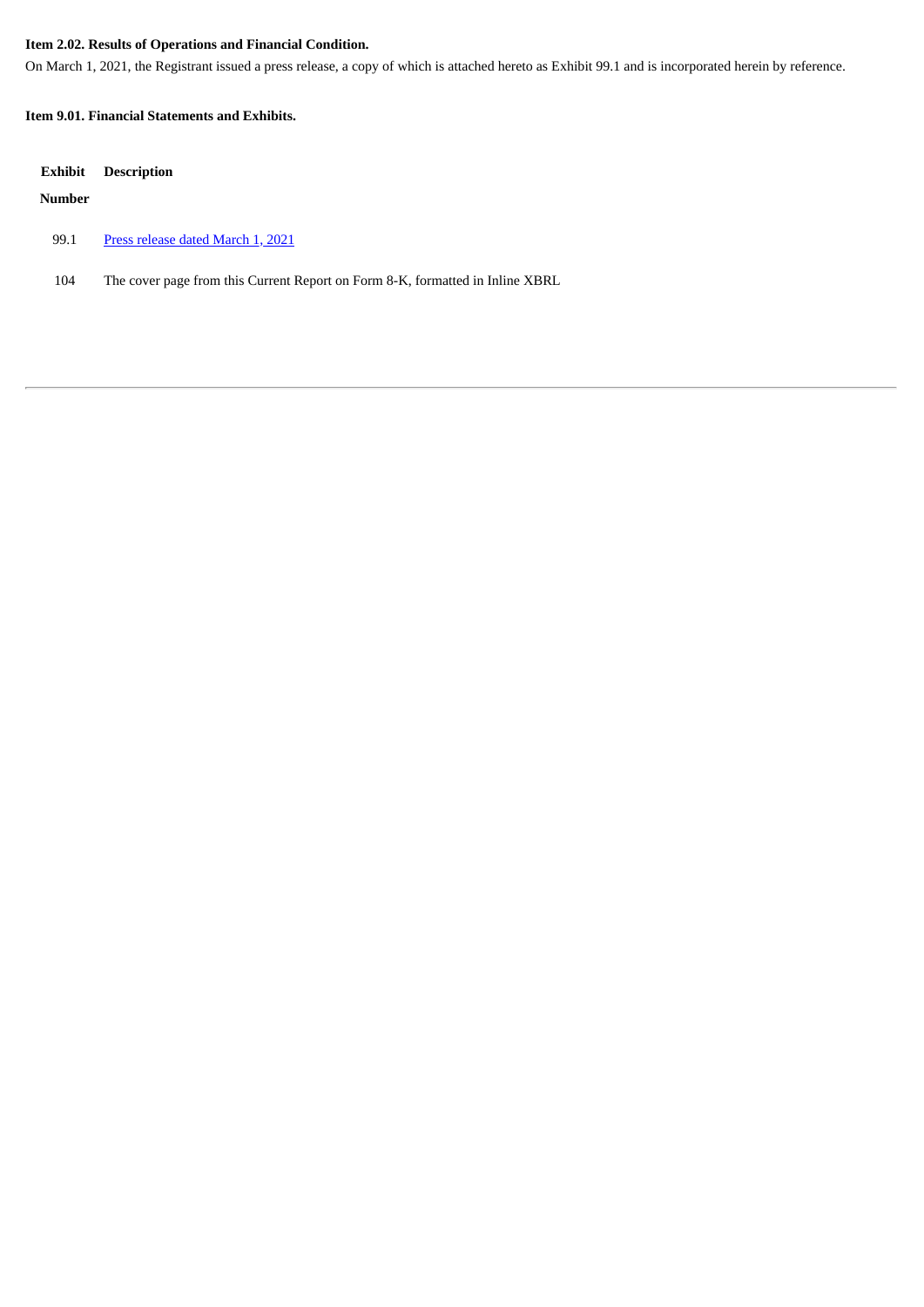#### **Signatures**

Pursuant to the requirements of the Securities Exchange Act of 1934, the registrant has duly caused this report to be signed on its behalf by the undersigned thereunto duly authorized.

Date: March 1, 2021 By: /s/ Pedro Arnt

**MERCADOLIBRE, INC. Registrant**

Pedro Arnt Chief Financial Officer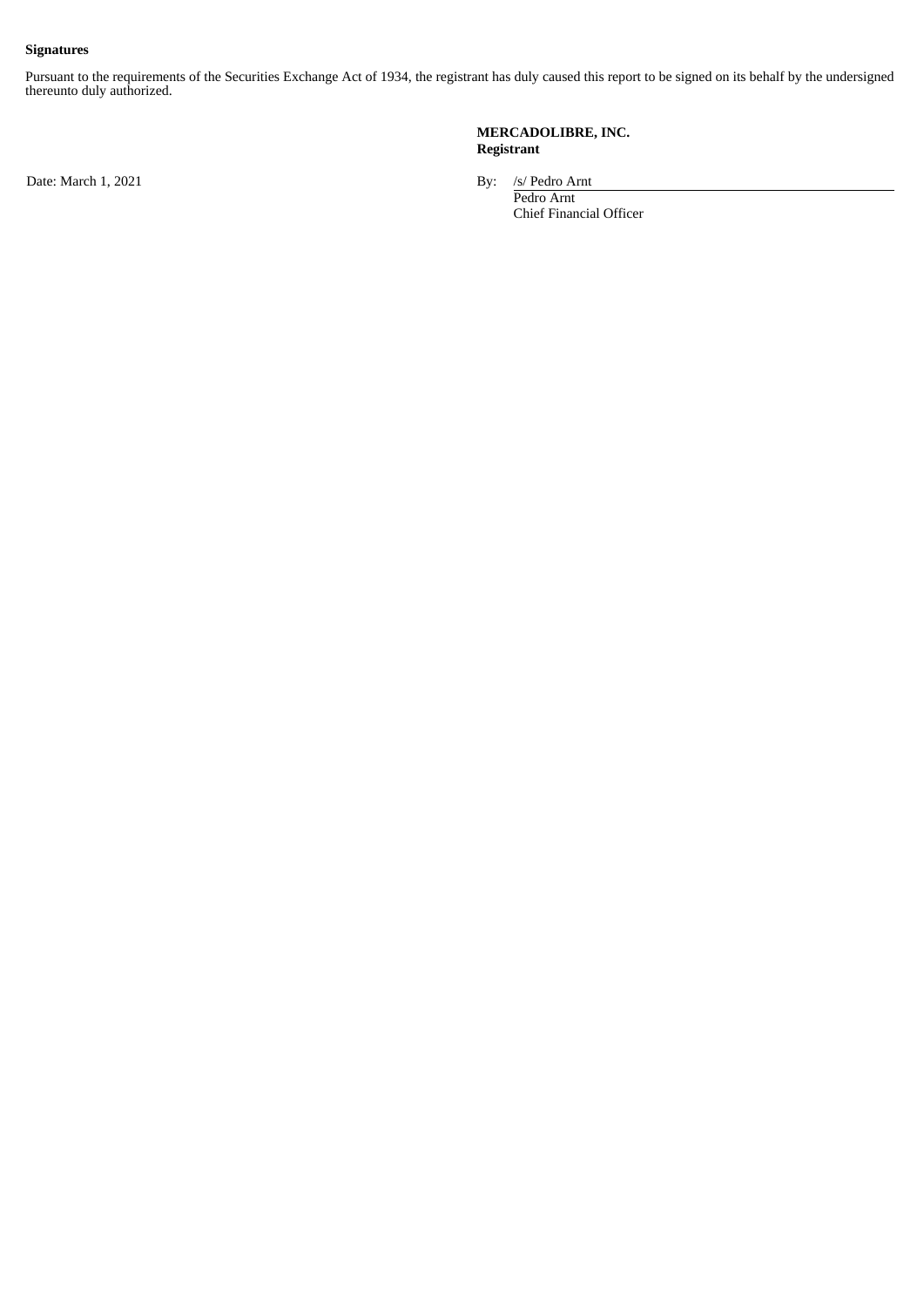

# <span id="page-3-0"></span>**MercadoLibre, Inc. Reports Fourth Quarter 2020 Financial Results**

*Net Revenues of \$1.3 billion, up 148.5% year-over-year on an FX neutral basis \$15.9 billion Total Payment Volume, up 134.4% year-over-year on an FX neutral basis \$6.6 billion Gross Merchandise Volume, up 109.7% year-over-year on an FX neutral basis*

BUENOS AIRES, Argentina, March 1st, 2021 (GLOBE NEWSWIRE) -- MercadoLibre, Inc. (Nasdaq: MELI) (http://www.mercadolibre.com), Latin America's leading e-commerce technology company, today reported financial results for the quarter ended December 31, 2020.

Pedro Arnt, Chief Financial Officer of MercadoLibre, Inc., commented, "*Our strong performance during the quarter further established* our leadership position in Latin America, which is the world's fastest growing region for e-commerce, according to e-Marketer. These positive market dynamics, combined with our strong execution and focus, are reflected in our quarterly performance, where growth *continued accelerating despite the gradual reopening of physical retail during the period."*

#### **Fourth Quarter 2020 Business Highlights**

- Ï Unique active users grew by 71.3% year-over-year, reaching 74.0 million.
- Gross merchandise volume ("GMV") grew to \$6.6 billion, representing an increase of 69.6% in USD and 109.7% on an FX neutral basis.
- Ï Items sold reached 229.4 million, increasing by 109.5% year-over-year.
- Live listings offered on MercadoLibre's marketplace reached 275.4 million.
- Ï Mobile gross merchandise volume grew by 271.4% year-over-year on an FX neutral basis, reaching 72.1% of GMV.
- Ï Mercado Envios shipped 214.0 million items during the quarter, representing a 131.2% year-over-year increase, totaling almost 650 million deliveries for the full year 2020.
- Ï Total payment volume ("TPV") through Mercado Pago reached \$15.9 billion, a year-over-year increase of 83.9% in USD and 134.4% on an FX neutral basis. Total payment transactions increased 131.0% year-over-year, totaling 659.3 million transactions for the quarter.
- Ï Off-platform TPV grew 93.3% year-over-year in USD and 150.4% year-over-year on a FX neutral basis, reaching \$9.2 billion, while payment transactions reached 501.7 million, a year-over-year increase of 139.6%.
- Ï Online Payments TPV grew 142.9% year-over-year on an FX neutral basis and continued expanding its merchant base. The sequential deceleration was mostly explained by a higher impact on long tail sellers amidst the easing of COVID-19 restrictions. Ï MPOS continued its recovery towards pre-COVID levels, reaching 87.4% year-over-year growth on an FX neutral basis, with
- record activation rates and device sales leading to an increase in the amount of new active devices. Mobile Wallet delivered \$3.3 billion in Total Payment Volume on a consolidated basis, leading to a 246.9% year-over-year growth
- on an FX neutral basis.
- Ï Our asset management product, Mercado Fondo, now has almost \$700 million under management and approximately 15.0 million users across Latin America.
- Ï Mercado Credito's portfolio grew to \$479 million, more than doubling its size compared to the fourth quarter of 2019.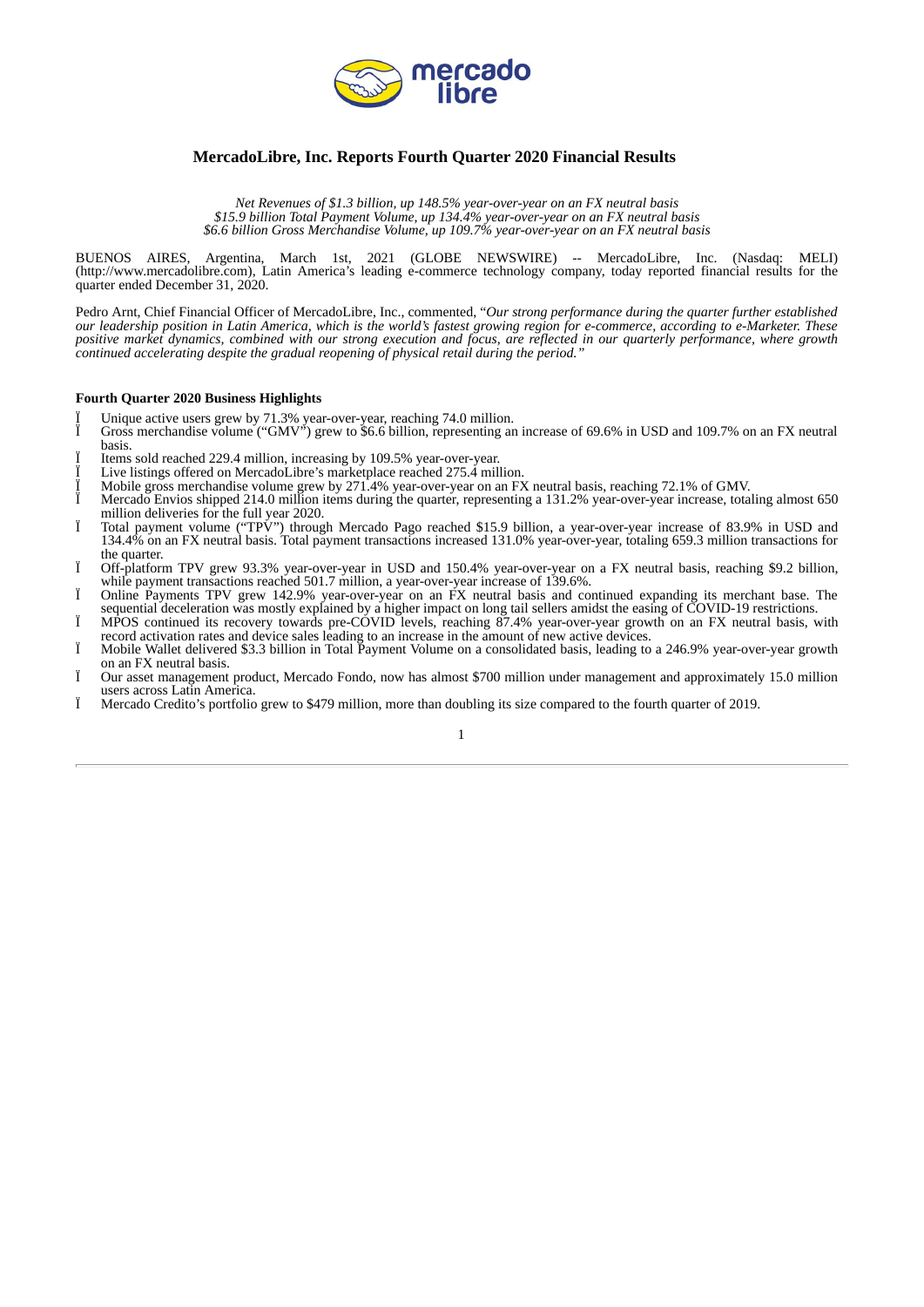#### **Fourth Quarter 2020 Financial Highlights**

- Net revenues for the fourth quarter were \$1.3 billion, a year-over-year increase of 96.9% in USD and 148.5% on an FX neutral basis.
- · Commerce revenues increased 124.2% year-over-year in USD reaching \$872.9 million, while Fintech revenues increased 59.5% year-over-year in USD reaching \$454.4 million.
- · Gross profit was \$489.0 million with a margin of 36.8%, compared to 45.7% in the fourth quarter of 2019.
- · Total operating expenses were \$514.2 million, an increase of 36% year-over-year in USD. As a percentage of revenues, operating expenses were 38.7%, compared to 55.9% during the fourth quarter of 2019.
- Loss from operations was \$25.1 million, compared to a loss of \$68.9 million during the prior year. As a percentage of revenues, income from operations was (1.9)%.
- Interest income was \$22.6 million, a 15.9% decrease year-over-year, as a result of lower interest rates in our investment as a consequence of the pandemic, mainly offset by higher interest income in Argentina due to higher float.
- · We incurred \$31.6 million in financial expenses this quarter, mostly attributable to financial loans entered into 2020, mainly in Brazil and Argentina. We also incurred interest expenses from our trusts related to the factoring of our credit card receivables in Argentina.
- · This quarter we had a foreign currency losses of \$9.9 million mainly related to the difference between Argentina's official exchange rate and the blue-chip swap rate at which we effectively carry out stock repurchases in Argentine Pesos.
- Net loss before taxes was \$44.0 million, down from a loss of \$63.0 million during the fourth quarter of 2019.
- Income tax expense was \$6.6 million, driven for pre-tax gains in our Argentine segment offset by the impact of operating losses in Brazil.
- Net loss was \$50.6 million, resulting in net loss per share of \$1.02.

#### The following table summarizes certain key performance metrics for the twelve and three months periods ended December 31, **2020 and 2019.**

|                                                        | Year ended<br>December 31, |              |          |               | <b>Three-month Periods Ended</b><br>December 31, |  |         |  |
|--------------------------------------------------------|----------------------------|--------------|----------|---------------|--------------------------------------------------|--|---------|--|
| $(in$ millions $)$ $(*)$                               | 2020                       |              | 2019     |               | 2020                                             |  | 2019    |  |
| Unique active users                                    | 132.5                      |              | 74.2     |               | 74.0                                             |  | 43.2    |  |
| Number of confirmed new registered users during period | 57.5                       |              | 53.2     |               | 10.7                                             |  | 14.6    |  |
| Gross merchandise volume                               | \$<br>20,926.8             | $\mathbf{s}$ | 13,997.4 | $\mathbf{\$}$ | 6,565.4 $\frac{1}{3}$                            |  | 3,871.3 |  |
| Number of successful items sold                        | 719.3                      |              | 378.9    |               | 229.4                                            |  | 109.5   |  |
| Number of successful items shipped                     | 649.2                      |              | 306.9    |               | 214.0                                            |  | 92.6    |  |
| Total payment volume                                   | \$<br>49,756.8             | \$           | 28,389.9 | \$            | $15,942.1$ \$                                    |  | 8,668.2 |  |
| Total volume of payments on marketplace                | \$<br>19,951.4             | \$           | 13,051.7 | \$            | $6,336.0$ \$                                     |  | 3,658.0 |  |
| Total payment transactions                             | 1,914.5                    |              | 838.0    |               | 659.3                                            |  | 285.5   |  |
| Capital expenditures                                   | \$<br>254.1                | $\mathbf{S}$ | 141.4    | $\mathbf{\$}$ | $87.3 \text{ }$                                  |  | 40.6    |  |
| Depreciation and amortization                          | \$<br>105.0                | \$           | 73.3     | \$            | 32.6 $\frac{1}{5}$                               |  | 20.8    |  |

(\*) Figures have been calculated using rounded amounts. Growth calculations based on this table may not total due to rounding.

#### **Year-over-year USD Revenue Growth Rates by Quarter**

| <b>Consolidated Net</b><br><b>Revenues</b> | Q4'19 |   | Q1'20 |   | Q2'20 |   | Q3'20 |   | Q4'20 |      |
|--------------------------------------------|-------|---|-------|---|-------|---|-------|---|-------|------|
| Brazil                                     | 61    | % | 31    | % | 37    | % | 57    | % | 68    | $\%$ |
|                                            |       |   |       |   |       |   |       |   |       |      |
| Argentina                                  | 46    | % | 42    | % | 110   | % | 145   | % | 144   | %    |
| Mexico                                     | 86    | % | 74    | % | 96    | % | 111   | % | 141   | $\%$ |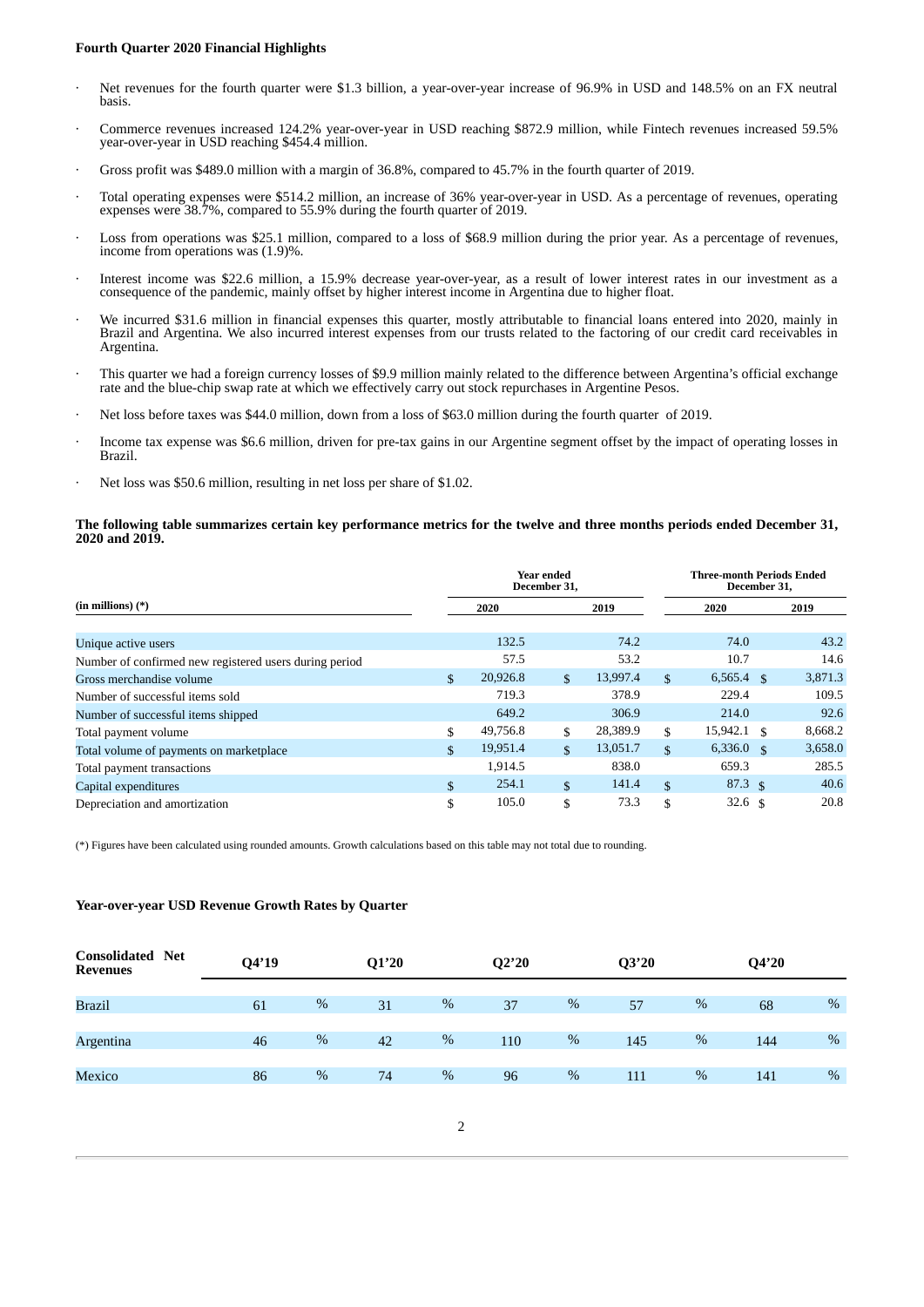**Year-over-year Local Currency Revenue Growth Rates by Quarter**

| <b>Consolidated Net</b><br><b>Revenues</b> | Q4'19 |   | Q1'20 |   | Q2'20 |      | Q3'20 | Q4'20       |
|--------------------------------------------|-------|---|-------|---|-------|------|-------|-------------|
|                                            |       |   |       |   |       |      |       |             |
| Brazil                                     | 74    | % | 55    | % | 87    | %    | 112 % | $\%$<br>120 |
|                                            |       |   |       |   |       |      |       |             |
| Argentina                                  | 133   | % | 123   | % | 224   | %    | 260 % | $\%$<br>229 |
|                                            |       |   |       |   |       |      |       |             |
| Mexico                                     | 80    | % | 81    | % | 138   | $\%$ | 140 % | 155 %       |
|                                            |       |   |       |   |       |      |       |             |

#### **Conference Call and Webcast**

The Company will host a conference call and audio webcast on March 1st, 2021 at 4:30 p.m. Eastern Time. The conference call may be accessed by dialing (877) 303-7209 / (970) 315-0420 (Conference ID – 4762658 –) and requesting inclusion in the call for MercadoLibre. The live conference call can be accessed via audio webcast at the investor relations section of the Company's website, at http://investor.mercadolibre.com. An archive of the webcast will be available for one week following the conclusion of the conference call.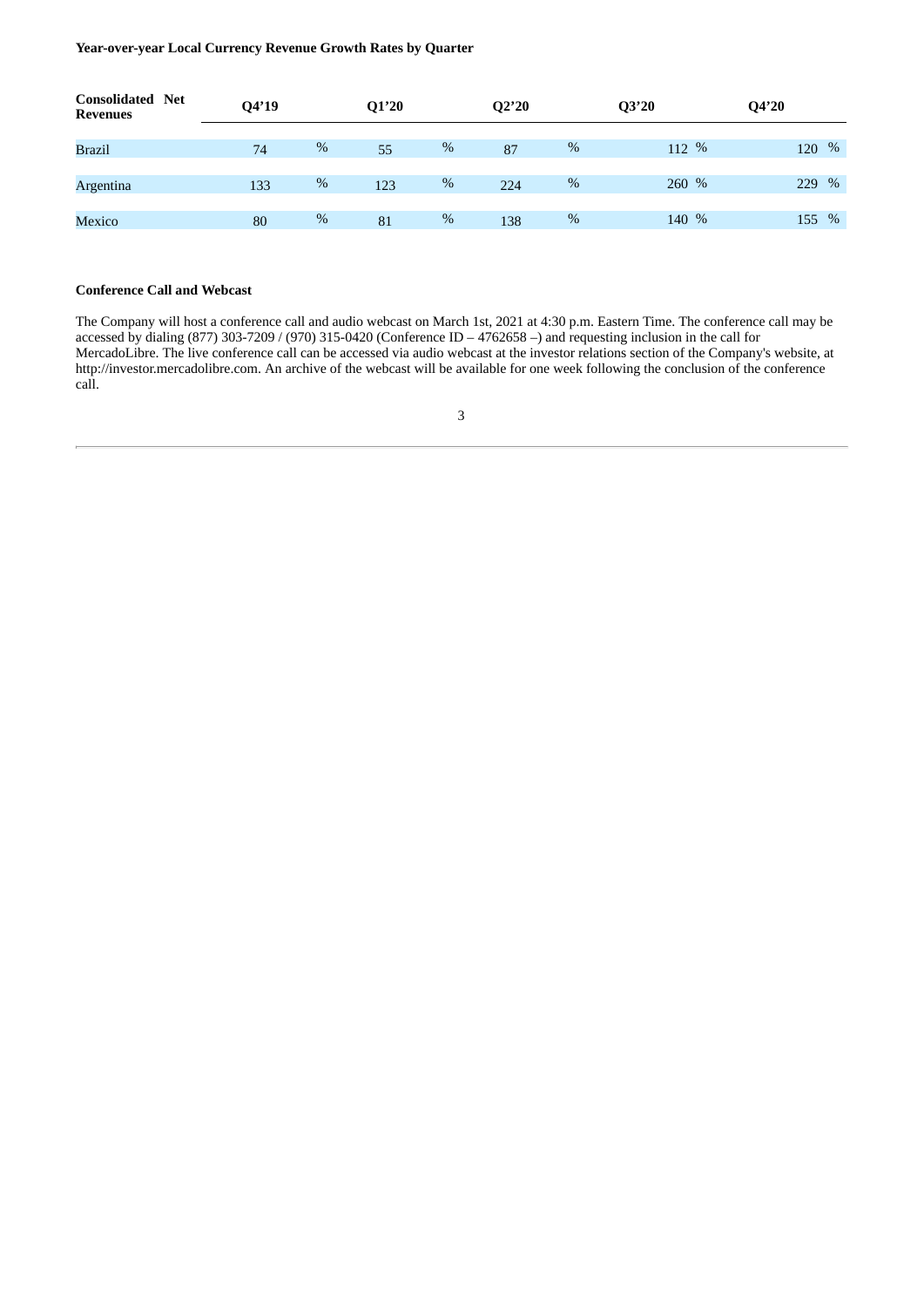#### **Definition of Selected Operational Metrics**

Unique Active User – New or existing user who performed at least one of the following actions during the reported period: (1) made one purchase, or reservation, or asked one question on MercadoLibre Marketplace or Classified Marketplace (2) maintained an active listing on MercadoLibre Marketplace or Classified Marketplace (3) maintained an active account in Mercado Shops (4) made a payment, money transfer, collection and/or advance using Mercado Pago (5) maintained an outstanding credit line through Mercado Credito or (6) maintained a balance of more than \$5 invested in a Mercado Fondo asset management account.

Foreign Exchange ("FX") Neutral – Calculated by using the average monthly exchange rate of each month of 2019 and applying it to the corresponding months in the current year, so as to calculate what the results would have been had exchange rates remained constant. Intercompany allocations are excluded from this calculation. These calculations do not include any other macroeconomic effect such as local currency inflation effects or any price adjustment to compensate local currency inflation or devaluations.

Gross merchandise volume – Measure of the total U.S. dollar sum of all transactions completed through the Mercado Libre Marketplace, excluding Classifieds transactions.

Total payment transactions – Measure of the number of all transactions paid for using Mercado Pago.

Total volume of payments on marketplace – Measure of the total U.S. dollar sum of all marketplace transactions paid for using Mercado Pago, excluding shipping and financing fees.

Total payment volume – Measure of total U.S. dollar sum of all transactions paid for using Mercado Pago, including marketplace and non-marketplace transactions.

MPOS – Mobile point-of-sale is a dedicated wireless device that performs the functions of a cash register or electronic point-of-sale terminal wirelessly.

Commerce – Revenues from core marketplace fees, shipping fees, sale of goods, ad sales, classified fees and other ancillary services.

Fintech – Revenues includes fees from off-platform transactions, financing fees, interest earned from merchant and consumer credits and sale of MPOS.

Successful items sold – Measure of the number of items that were sold/purchased through the Mercado Libre Marketplace, excluding Classifieds items.

Successful items shipped – Measure of the number of items that were shipped through our shipping service.

Local Currency Growth Rates – Refer to FX Neutral definition.

Net income margin – Defined as net income as a percentage of net revenues.

New confirmed registered users – Measure of the number of new users who have registered on the Mercado Libre Marketplace and confirmed their registration, excluding Classifieds users.

Operating margin – Defined as income from operations as a percentage of net revenues.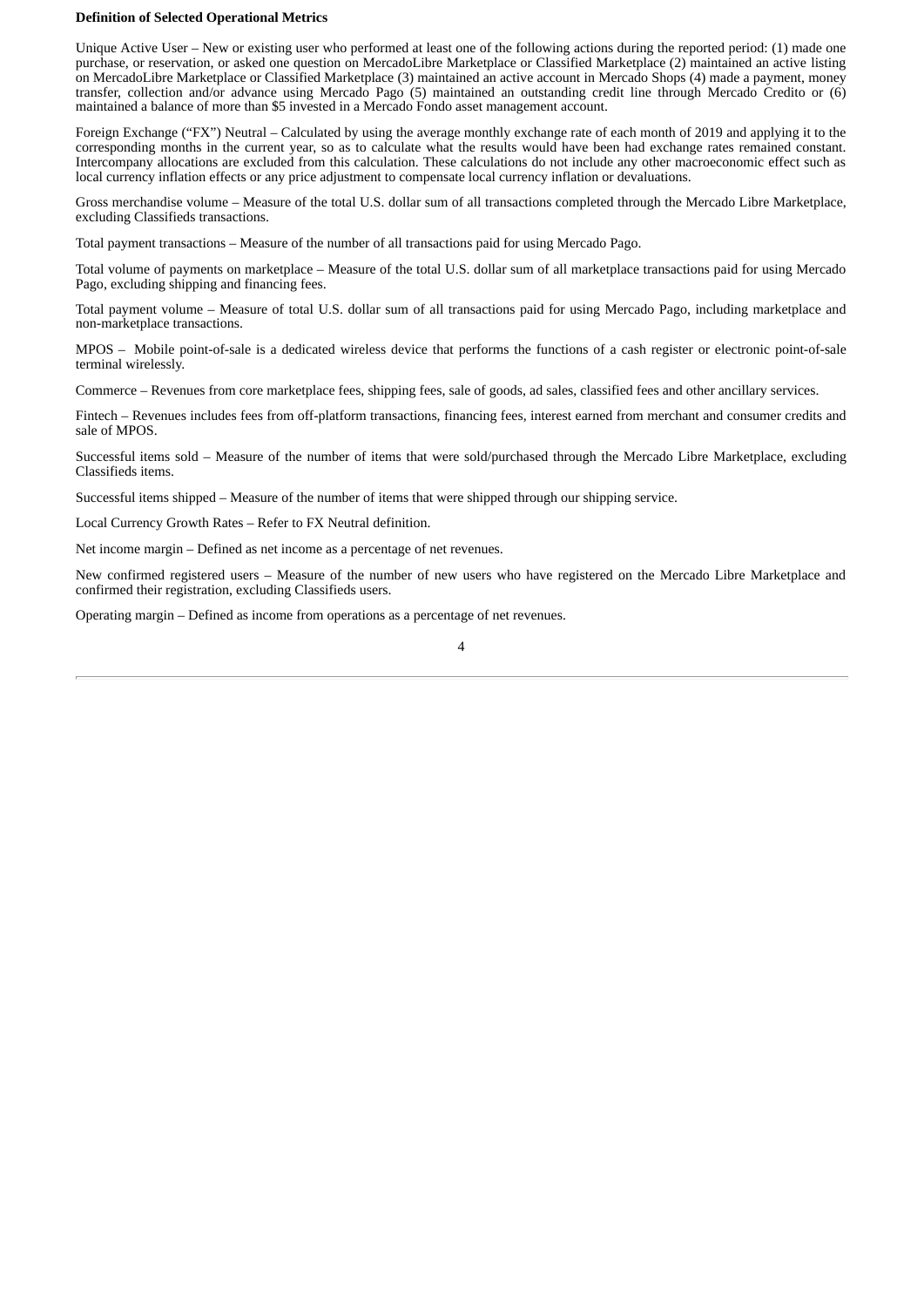#### **About MercadoLibre**

Founded in 1999, MercadoLibre is the largest online commerce ecosystem in Latin America, serving as an integrated regional platform and as a provider of the necessary digital and technology-based tools that allow businesses and individuals to trade products and services in the region. The Company enables commerce through its marketplace platform which allows users to buy and sell in most of Latin America.

The Company is listed on NASDAQ (Nasdaq: MELI) following its initial public offering in 2007.

For more information about the Company visit: http://investor.mercadolibre.com.

The MercadoLibre, Inc. logo is available at https://resource.globenewswire.com/Resource/Download/6ab227b7-693f-4b17-b80c-552ae45c76bf?size=0

#### **Forward-Looking Statements**

Any statements herein regarding MercadoLibre, Inc. that are not historical or current facts are forward-looking statements. These forward-looking statements convey MercadoLibre, Inc.'s current expectations or forecasts of future events. Forward-looking statements regarding MercadoLibre, Inc. involve known and unknown risks, uncertainties and other factors that may cause MercadoLibre, Inc.'s actual results, performance or achievements to be materially different from any future results, performances or achievements expressed or implied by the forward-looking statements. Certain of these risks and uncertainties are described in the "Risk Factors," "Forward-Looking Statements" and "Cautionary Note Regarding Forward-Looking Statements" sections of MercadoLibre, Inc.'s annual report on Form 10-K for the year ended December 31, 2020, and any of MercadoLibre, Inc.'s other applicable filings with the Securities and Exchange Commission. Unless required by law, MercadoLibre, Inc. undertakes no obligation to publicly update or revise any forwardlooking statements to reflect circumstances or events after the date hereof.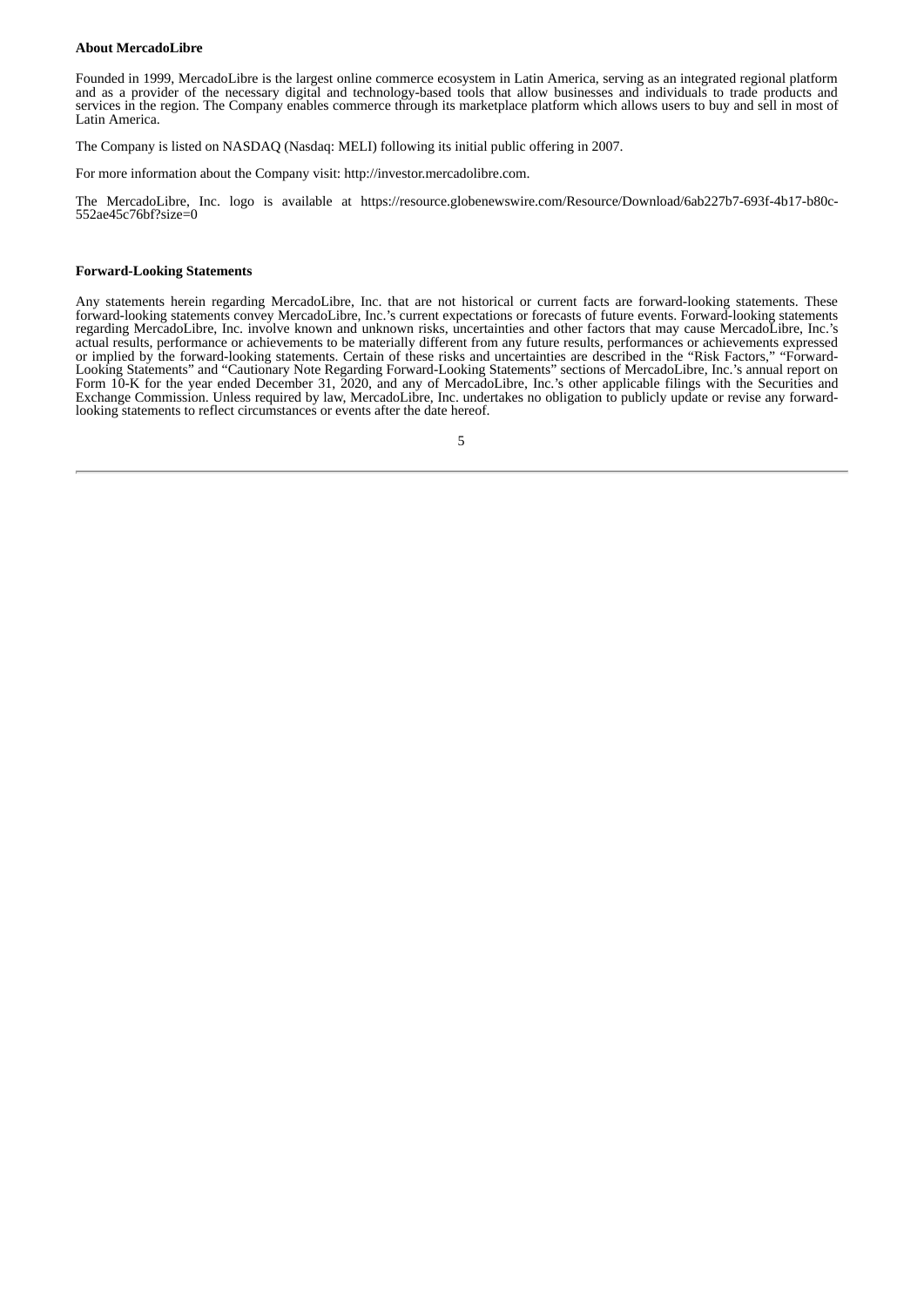#### **MercadoLibre, Inc. Consolidated Balance Sheets**

(**In thousands of U.S. dollars, except par value)**

|                                                                                                        | December 31,                   |              |                      |
|--------------------------------------------------------------------------------------------------------|--------------------------------|--------------|----------------------|
|                                                                                                        | 2020                           |              | 2019                 |
| <b>Assets</b>                                                                                          |                                |              |                      |
| Current assets:                                                                                        |                                |              |                      |
| Cash and cash equivalents                                                                              | \$<br>1,856,394                | \$           | 1,384,740            |
| Restricted cash and cash equivalents<br>Short-term investments (636,949 and 522,798 held in guarantee) | 651,830                        |              | 66,684               |
| Accounts receivable, net                                                                               | 1,241,306<br>49,691            |              | 1,597,241<br>35,446  |
|                                                                                                        | 863,073                        |              | 379,969              |
| Credit cards receivable and other means of payments, net<br>Loans receivable, net                      | 385,036                        |              | 182,105              |
| Prepaid expenses                                                                                       | 28,378                         |              | 45,309               |
| Inventories                                                                                            | 118,140                        |              | 8,626                |
| Other assets                                                                                           | 152,959                        |              | 88,736               |
| Total current assets                                                                                   | 5,346,807                      |              | 3,788,856            |
| Non-current assets:                                                                                    |                                |              |                      |
|                                                                                                        | 166,111                        |              | 263,983              |
| Long-term investments<br>Loans receivable, net                                                         | 16,619                         |              | 6,439                |
|                                                                                                        | 391,684                        |              | 244,257              |
| Property and equipment, net                                                                            | 303,214                        |              | 200,449              |
| Operating lease right-of-use assets<br>Goodwill                                                        |                                |              |                      |
|                                                                                                        | 85,211<br>14,155               |              | 87,609               |
| Intangible assets, net<br>Deferred tax assets                                                          |                                |              | 14,275               |
| Other assets                                                                                           | 134,916                        |              | 117,582              |
|                                                                                                        | 67,615                         |              | 58,241               |
| Total non-current assets<br><b>Total assets</b>                                                        | \$<br>1,179,525<br>6,526,332   | $\mathbb{S}$ | 992,835<br>4,781,691 |
|                                                                                                        |                                |              |                      |
| <b>Liabilities</b>                                                                                     |                                |              |                      |
| Current liabilities:                                                                                   |                                |              |                      |
| Accounts payable and accrued expenses                                                                  | \$<br>767,336                  | $\mathbb{S}$ | 372,309              |
| Funds payable to customers and amounts due to merchants                                                | 1,733,095                      |              | 894,057              |
| Salaries and social security payable                                                                   | 207,358                        |              | 101,841              |
| Taxes payable                                                                                          | 215,918                        |              | 60,247               |
| Loans payable and other financial liabilities                                                          | 548,393                        |              | 186,138              |
| Operating lease liabilities                                                                            | 55,246                         |              | 23,259               |
| Other liabilities                                                                                      | 108,534                        |              | 114,469              |
| Total current liabilities                                                                              | 3,635,880                      |              | 1,752,320            |
| Non-current liabilities:                                                                               |                                |              |                      |
| Salaries and social security payable                                                                   | 49,852                         |              | 26,803               |
| Loans payable and other financial liabilities                                                          | 860,876                        |              | 631,353              |
| Operating lease liabilities                                                                            | 243,601                        |              | 176,673              |
| Deferred tax liabilities                                                                               | 64,354                         |              | 99,952               |
| Other liabilities                                                                                      | 20,191                         |              | 12,627               |
| Total non-current liabilities                                                                          | 1,238,874                      |              | 947,408              |
| <b>Total liabilities</b>                                                                               | \$<br>4,874,754                | \$           | 2,699,728            |
|                                                                                                        |                                |              |                      |
| Commitments and contingencies                                                                          |                                |              |                      |
| Redeemable convertible preferred stock, \$0.001 par value, 40,000,000 shares                           |                                |              |                      |
| authorized, 100,000 shares issued and outstanding at December 31, 2019                                 | \$<br>$\overline{\phantom{0}}$ | \$           | 98,843               |
|                                                                                                        |                                |              |                      |
| <b>Equity</b>                                                                                          |                                |              |                      |
|                                                                                                        |                                |              |                      |
| Common stock, \$0.001 par value, 110,000,000 shares authorized,                                        |                                |              |                      |
| 49,869,727 and 49,709,955 shares issued and outstanding at December 31,                                |                                |              |                      |
| 2020 and December 31, 2019                                                                             | \$<br>50                       | \$           | 50                   |
| Additional paid-in capital                                                                             | 1,860,502                      |              | 2,067,869            |
| Treasury stock                                                                                         | (54, 805)                      |              | (720)                |
| Retained earnings                                                                                      | 314,115                        |              | 322,592              |
| Accumulated other comprehensive loss                                                                   | (468, 284)                     |              | (406, 671)           |
| <b>Total Equity</b>                                                                                    | 1,651,578                      |              | 1,983,120            |
| Total Liabilities, Redeemable convertible preferred stock and Equity                                   | \$<br>6,526,332                | \$           | 4,781,691            |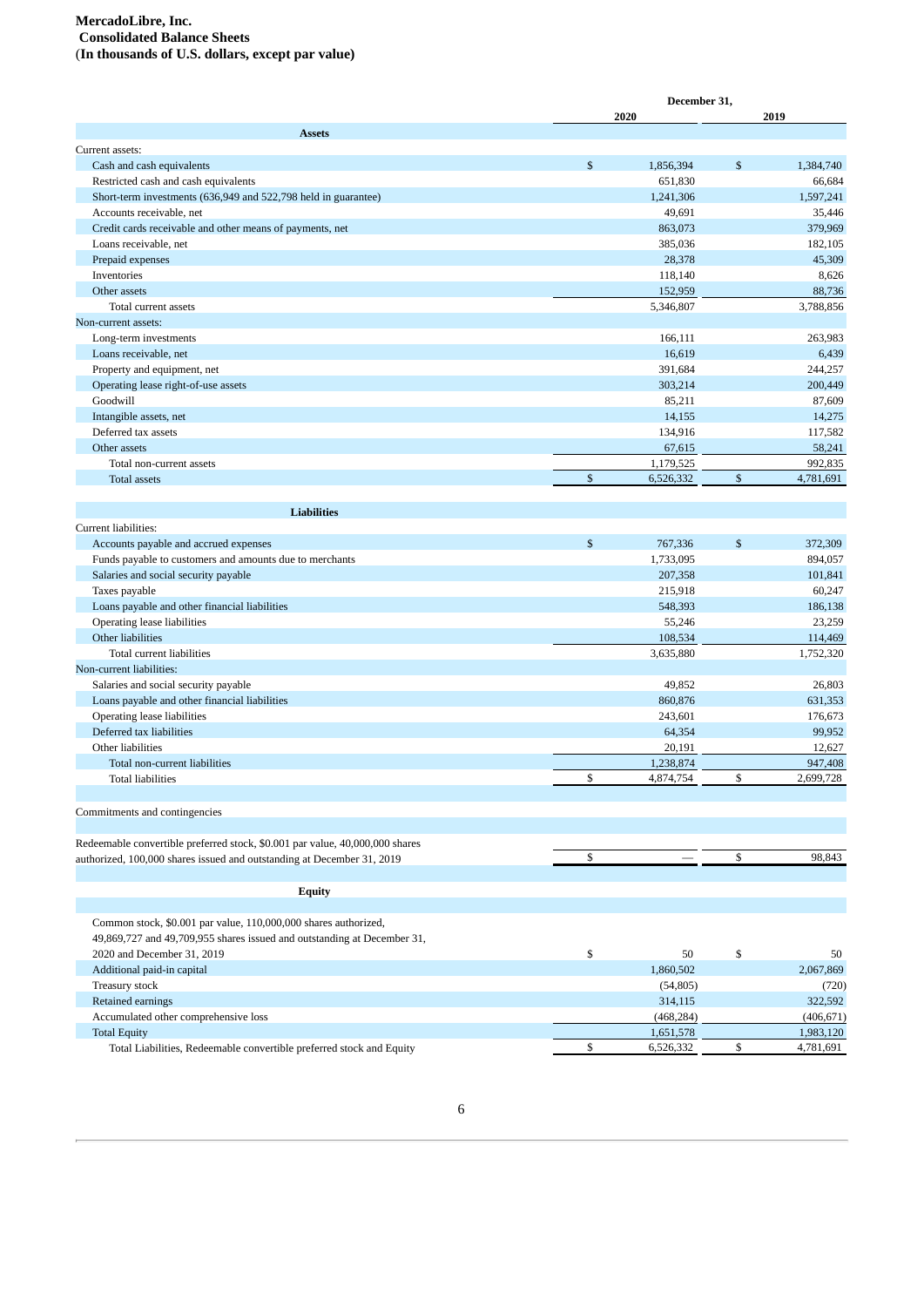# **MercadoLibre, Inc.**

**Consolidated Statements of Income**

**For the twelve and three-month periods ended December 31, 2020 and 2019**

**(In thousands of U.S. dollars, except for share data)**

|                                      | <b>Year Ended December 31,</b> |                | <b>Three Months Ended December 31,</b> |                  |  |
|--------------------------------------|--------------------------------|----------------|----------------------------------------|------------------|--|
|                                      | 2020                           | 2019           | 2020                                   | 2019             |  |
| Net revenues                         | $\mathbb{S}$<br>3,973,465 \$   | 2,296,314 \$   | 1,327,304 \$                           | 674,271          |  |
| Cost of net revenues                 | (2,264,255)                    | (1, 194, 191)  | (838, 270)                             | (365,924)        |  |
| Gross profit                         | 1,709,210                      | 1,102,123      | 489,034                                | 308,347          |  |
|                                      |                                |                |                                        |                  |  |
| Operating expenses:                  |                                |                |                                        |                  |  |
| Product and technology development   | (352, 474)                     | (223, 807)     | (116,989)                              | (58,020)         |  |
| Sales and marketing                  | (902, 554)                     | (834, 022)     | (282, 350)                             | (269, 751)       |  |
| General and administrative           | (326, 490)                     | (197, 455)     | (114, 821)                             | (49,463)         |  |
| Total operating expenses             | (1,581,518)                    | (1,255,284)    | (514, 160)                             | (377, 234)       |  |
| Income (loss) from operations        | 127,692                        | (153, 161)     | (25, 126)                              | (68, 887)        |  |
| Other income (expenses):             |                                |                |                                        |                  |  |
| Interest income and other financial  |                                |                |                                        |                  |  |
| gains                                | 102,767                        | 113,523        | 22,648                                 | 26,933           |  |
| Interest expense and other financial |                                |                |                                        |                  |  |
| losses                               | (106, 690)                     | (65, 876)      | (31,607)                               | (21, 187)        |  |
| Foreign currency (losses) gains      | (42, 454)                      | (1,732)        | (9,930)                                | 167              |  |
| Net income (loss) before income tax  |                                |                |                                        |                  |  |
| (expense) gain                       | 81,315                         | (107, 246)     | (44, 015)                              | (62, 974)        |  |
|                                      |                                |                |                                        |                  |  |
| Income tax (expense) gain            | (82,022)                       | (64, 753)      | (6, 565)                               | 8,976            |  |
| Net loss                             | \$<br>$(707)$ \$               | $(171,999)$ \$ | (50, 580)                              | (53,998)<br>- \$ |  |

|                                                  | <b>Year Ended December 31.</b> |             |            | <b>Three Months Ended December 31.</b> |  |  |
|--------------------------------------------------|--------------------------------|-------------|------------|----------------------------------------|--|--|
|                                                  | 2020                           | 2019        | 2020       | 2019                                   |  |  |
| <b>Basic EPS</b>                                 |                                |             |            |                                        |  |  |
| Basic net loss                                   |                                |             |            |                                        |  |  |
| Available to shareholders per common             |                                |             |            |                                        |  |  |
| share                                            | $(0.08)$ \$                    | $(3.71)$ \$ | (1.02)     | (1.11)                                 |  |  |
| Weighted average of outstanding<br>common shares | 49,740,407                     | 48,692,906  | 49,820,185 | 49,709,955                             |  |  |
| <b>Diluted EPS</b>                               |                                |             |            |                                        |  |  |
| Diluted net loss                                 |                                |             |            |                                        |  |  |
| Available to shareholders per common             |                                |             |            |                                        |  |  |
| share                                            | $(0.08)$ \$                    | $(3.71)$ \$ | (1.02)     | (1.11)                                 |  |  |
| Weighted average of outstanding<br>common shares | 49,740,407                     | 48,692,906  | 49,820,185 | 49,709,955                             |  |  |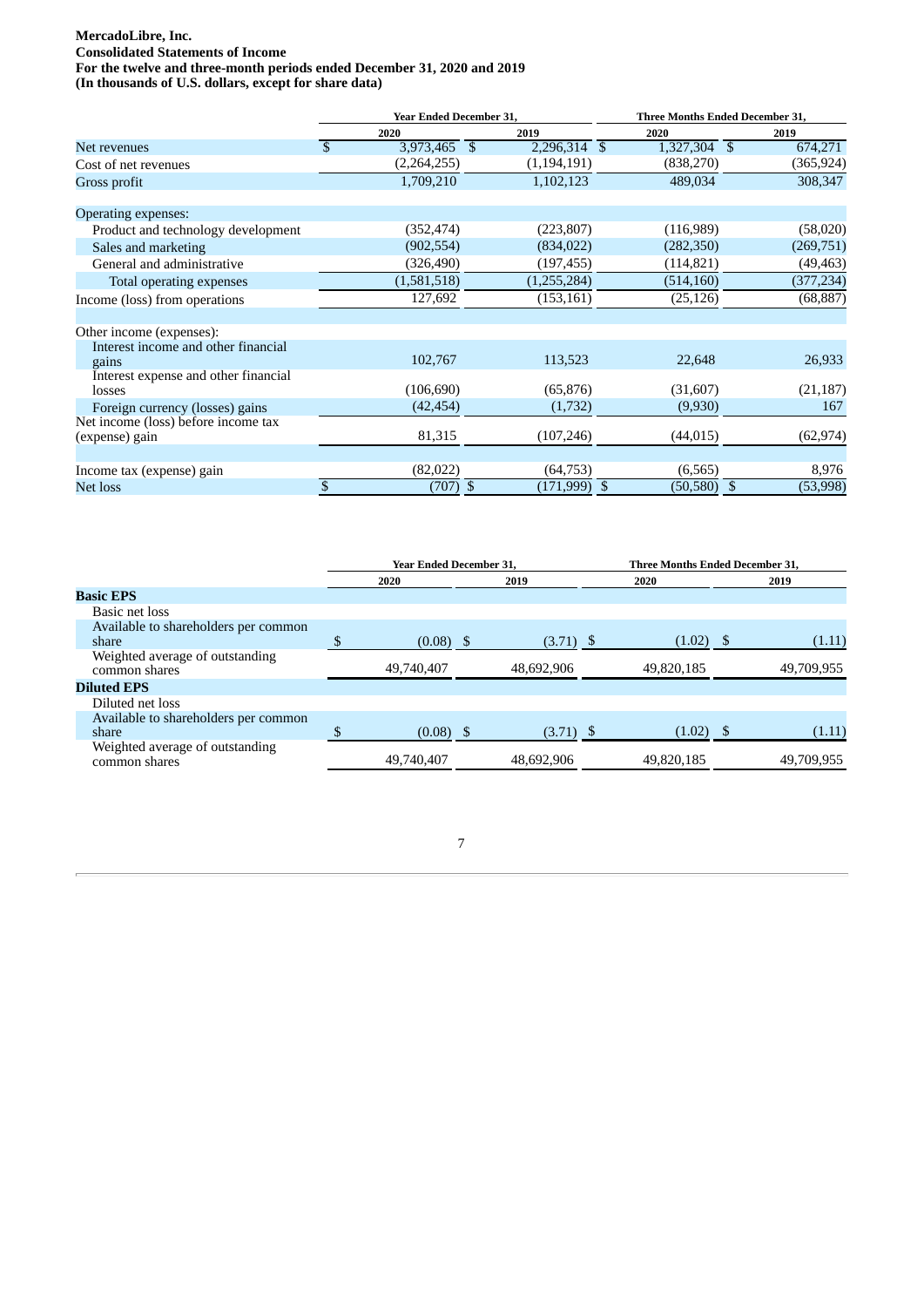#### **MercadoLibre, Inc. Consolidated Statements of Cash Flows For the years ended December 31, 2020 and 2019**

|                                                                                                                                 | <b>Year Ended December 31.</b> |                        |
|---------------------------------------------------------------------------------------------------------------------------------|--------------------------------|------------------------|
|                                                                                                                                 | 2020                           | 2019                   |
| Cash flows from operations:                                                                                                     |                                |                        |
| Net loss                                                                                                                        | \$<br>(707)                    | \$<br>(171, 999)       |
| Adjustments to reconcile net loss to net cash provided by operating activities:                                                 |                                |                        |
| Unrealized devaluation loss, net                                                                                                | 89,329                         | 44,326                 |
| Depreciation and amortization                                                                                                   | 104,992                        | 73,320                 |
| Accrued interest                                                                                                                | (45, 593)                      | (54, 309)              |
| Non cash interest, convertible notes amortization of debt discount and amortization of debt issuance costs<br>and other charges | 147,977                        | 86,995                 |
| Financial results on derivative instruments                                                                                     |                                |                        |
| Stock-based compensation expense - restricted shares                                                                            | (1,935)<br>730                 | (301)<br>395           |
| Sale of fixed assets and intangible assets                                                                                      | 3,814                          |                        |
| LTRP accrued compensation                                                                                                       | 129,575                        | 51,662                 |
| Deferred income taxes                                                                                                           | (70, 315)                      | 16,453                 |
| Changes in assets and liabilities:                                                                                              |                                |                        |
| Accounts receivable                                                                                                             | 12,069                         | (507)                  |
| Credit cards receivable and other means of payments                                                                             |                                |                        |
|                                                                                                                                 | (521, 979)<br>16,204           | (29, 315)              |
| Prepaid expenses<br>Inventories                                                                                                 | (106, 981)                     | (17, 956)              |
| Other assets                                                                                                                    |                                | (4, 148)               |
| Payables and accrued expenses                                                                                                   | (113, 819)<br>584,281          | (49,390)<br>143,495    |
|                                                                                                                                 | 937,639                        | 267,293                |
| Funds payable to customers and amounts due to merchants<br>Other liabilities                                                    |                                | 45,452                 |
|                                                                                                                                 | (34, 586)<br>51,857            | 49,625                 |
| Interest received from investments                                                                                              | 1,182,552                      | 451,091                |
| Net cash provided by operating activities                                                                                       |                                |                        |
| Cash flows from investing activities:                                                                                           |                                |                        |
| Purchase of investments                                                                                                         | (5, 199, 875)                  | (4,490,678)            |
| Proceeds from sale and maturity of investments                                                                                  | 5,532,463                      | 3,353,606              |
| Payment for acquired businesses, net of cash acquired                                                                           | (6,937)                        |                        |
| Receipts from settlements of derivative instruments                                                                             | 17,779                         |                        |
| Payment from settlements of derivative instruments                                                                              | (4, 136)                       |                        |
| Receipts from the sale of fixed assets and intangible assets                                                                    | 274                            |                        |
| Purchases of intangible assets                                                                                                  | (93)                           | (72)                   |
| Changes in principal loans receivable, net                                                                                      | (344, 608)                     | (173, 848)             |
| Purchases of property and equipment                                                                                             | (247, 048)                     | (136,798)              |
| Net cash used in investing activities                                                                                           | (252, 181)                     | (1, 447, 790)          |
| Cash flows from financing activities:                                                                                           |                                |                        |
| Payments on convertible note                                                                                                    |                                | (25)                   |
| Purchase of convertible note capped calls                                                                                       | (306, 789)                     | (96, 367)              |
| Proceeds from loans payable and other financial liabilities                                                                     | 2,396,717                      | 629,891                |
| Payments on loans payable and other financing liabilities                                                                       | (1,785,272)                    | (472, 897)             |
| Payment of finance lease obligations                                                                                            | (4,949)                        | (1,929)                |
| Common Stock repurchased                                                                                                        | (54,085)                       | (720)                  |
| Dividends paid of preferred stock                                                                                               | (3,356)                        | (2, 844)               |
| Proceeds from issuance of convertible redeemable preferred stock, net                                                           |                                | 98,688                 |
| Proceeds from issuance of common stock, net                                                                                     |                                | 1,867,215              |
| Net cash provided by financing activities                                                                                       | 242,266                        | 2,021,012              |
| Effect of exchange rate changes on cash, cash equivalents, restricted cash and cash equivalents                                 | (115, 837)                     | (37, 584)              |
| Net increase in cash, cash equivalents, restricted cash and cash equivalents                                                    | 1,056,800                      | 986,729                |
| Cash, cash equivalents, restricted cash and cash equivalents, beginning of the year                                             | 1,451,424<br>\$2,508,224       | 464,695<br>\$1,451,424 |
| Cash, cash equivalents, restricted cash and cash equivalents, end of the year                                                   |                                |                        |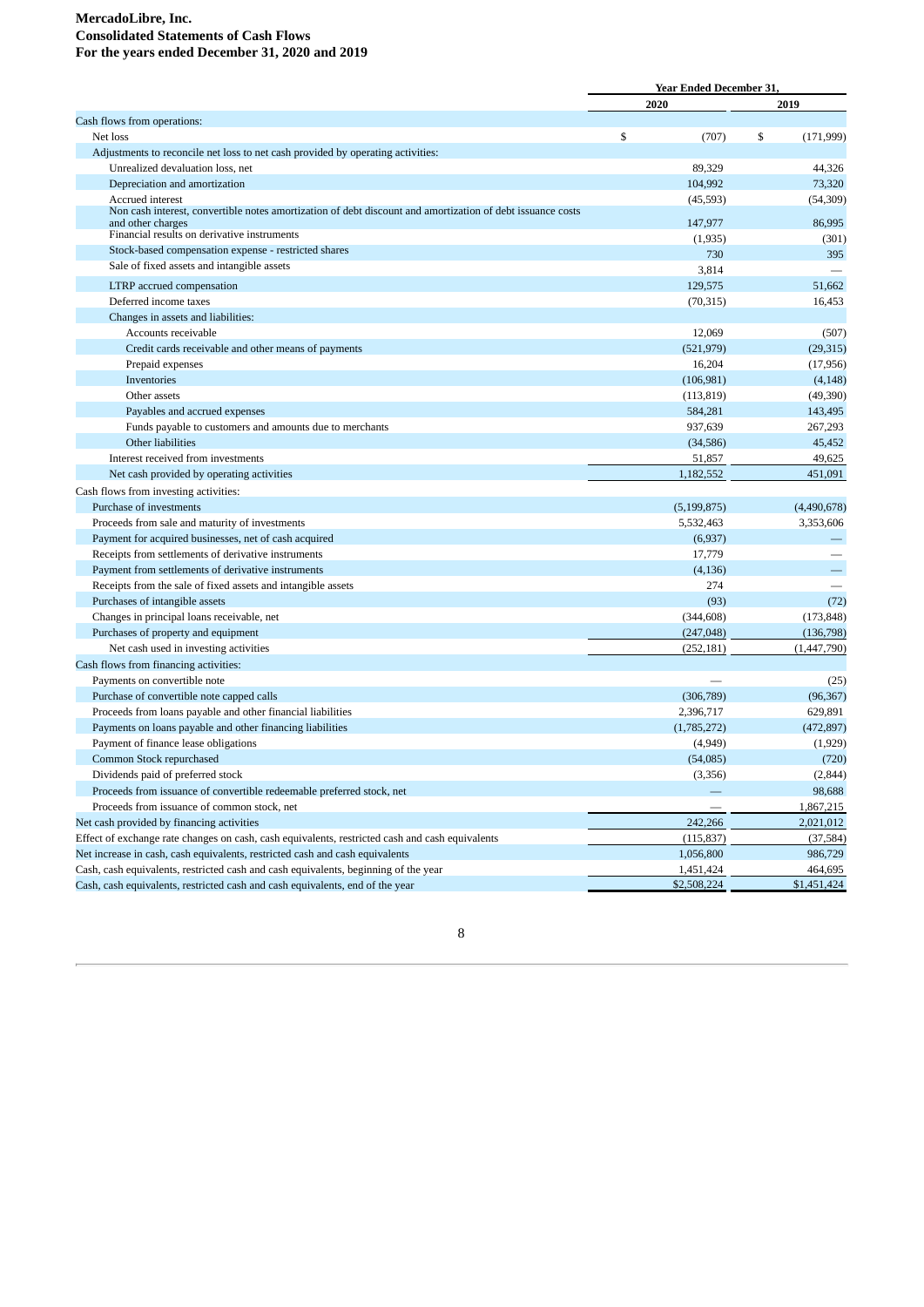# **Financial results of reporting segments**

|                                                       |               | Three Months Ended December 31, 2020 |           |                        |               |  |  |  |
|-------------------------------------------------------|---------------|--------------------------------------|-----------|------------------------|---------------|--|--|--|
|                                                       | <b>Brazil</b> | Argentina                            | Mexico    | <b>Other Countries</b> | Total         |  |  |  |
| Net revenues                                          | \$720,575     | \$323,451                            | \$204,088 | \$79,190               | \$1,327,304   |  |  |  |
| Direct costs                                          | (617,055)     | (242, 855)                           | (215,793) | (70, 676)              | (1, 146, 379) |  |  |  |
| <b>Direct contribution</b>                            | 103,520       | 80,596                               | (11,705)  | 8,514                  | 180,925       |  |  |  |
| Operating expenses and indirect costs of net revenues |               |                                      |           |                        | (206, 051)    |  |  |  |
| Loss from operations                                  |               |                                      |           |                        | (25, 126)     |  |  |  |
| Other income (expenses):                              |               |                                      |           |                        |               |  |  |  |
| Interest income and other financial gains             |               |                                      |           |                        | 22,648        |  |  |  |
| Interest expense and other financial losses           |               |                                      |           |                        | (31,607)      |  |  |  |
| Foreign currency losses                               |               |                                      |           |                        | (9,930)       |  |  |  |
| Net Loss before income tax expense                    |               |                                      |           |                        | \$(44,015)    |  |  |  |

| Three Months Ended December 31, 2019 |  |  |  |  |  |  |  |
|--------------------------------------|--|--|--|--|--|--|--|
|--------------------------------------|--|--|--|--|--|--|--|

|                                                       | <b>Brazil</b> | Argentina | Mexico     | <b>Other Countries</b> | <b>Total</b> |
|-------------------------------------------------------|---------------|-----------|------------|------------------------|--------------|
|                                                       |               |           |            |                        |              |
| Net revenues                                          | \$428,327     | \$132,440 | \$84,825   | \$28,679               | \$674,271    |
| Direct costs                                          | (373, 417)    | (107,790) | (135, 840) | (34, 242)              | (651, 289)   |
| Direct contribution                                   | 54,910        | 24,650    | (51, 015)  | (5,563)                | 22,982       |
|                                                       |               |           |            |                        |              |
| Operating expenses and indirect costs of net revenues |               |           |            |                        | (91, 869)    |
| Loss from operations                                  |               |           |            |                        | (68, 887)    |
|                                                       |               |           |            |                        |              |
| Other income (expenses):                              |               |           |            |                        |              |
| Interest income and other financial gains             |               |           |            |                        | 26,933       |
| Interest expense and other financial losses           |               |           |            |                        | (21, 187)    |
| Foreign currency gains                                |               |           |            |                        | 167          |
| Net loss before income tax gain                       |               |           |            |                        | \$(62,974)   |